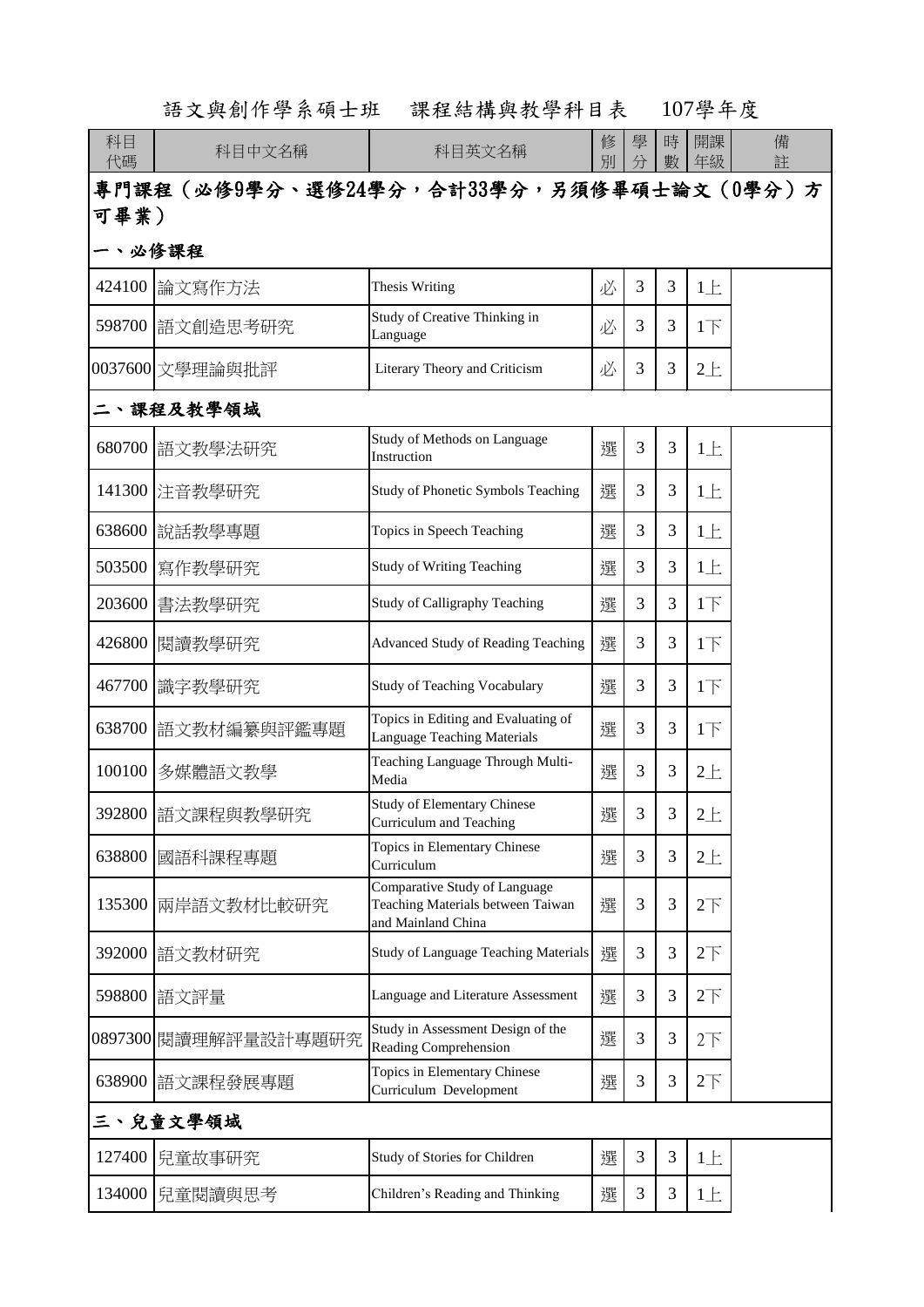語文與創作學系碩士班 課程結構與教學科目表 107學年度

| 科目<br>代碼 | 科目中文名稱            | 科目英文名稱                                                                           | 修<br>別 | 學<br>分 | 時<br>數 | 開課<br>年級        | 備<br>註 |
|----------|-------------------|----------------------------------------------------------------------------------|--------|--------|--------|-----------------|--------|
|          | 134600 兒童戲劇研究     | Study of Children's Drama                                                        | 選      | 3      | 3      | 1E              |        |
| 317900   | 寓言故事專題            | Topics in Fable                                                                  | 選      | 3      | 3      | 1E              |        |
|          | 328600 童話研究       | <b>Advanced Study of Fairy Tales</b>                                             | 選      | 3      | 3      | 1E              |        |
| 377000   | 圖畫書研究             | <b>Study of Picture Books</b>                                                    | 選      | 3      | 3      | 1E              |        |
|          | 598900   兒童文學作家專題 | Topics in Writers of Children's<br>Literature                                    | 選      | 3      | 3      | 1E              |        |
|          | 029500 少年小說研究     | Study of Fiction for Young Adult                                                 | 選      | 3      | 3      | 1 <sub>T</sub>  |        |
|          | 123900 亞洲兒童文學     | Asian Children's Literature                                                      | 選      | 3      | 3      | 1 <sub>T</sub>  |        |
|          | 125100   兒童文學改寫研究 | Study of Children's Literature<br>Rewriting                                      | 選      | 3      | 3      | 1 <sub>T</sub>  |        |
|          | 125800   兒童文學翻譯研究 | Translation in Children's Literature                                             | 選      | 3      | 3      | $1+$            |        |
|          | 130700   兒童傳記研究   | Study of Biographies for Children                                                | 選      | 3      | 3      | $1+$            |        |
|          | 147700 知識類兒童讀物    | <b>Informational Books for Children</b>                                          | 選      | 3      | 3      | 1 <sub>l</sub>  |        |
|          | 328100 童書製作研究     | Making of Children's Book                                                        | 選      | 3      | 3      | 1 <sub>T</sub>  |        |
|          | 328300 童詩研究       | Study of Poetry for Children                                                     | 選      | 3      | 3      | 1 <sub>T</sub>  |        |
|          | 599100 少兒散文研究     | Study of Prose for Children and<br>Young Adult                                   | 選      | 3      | 3      | 1 <sub>T</sub>  |        |
|          | 125900  兒童刊物編輯與製作 | Editing and Making of Children's<br>Periodicals                                  | 選      | 3      | 3      | $2+$            |        |
| 328000   | 童書評鑑研究            | Study of Children's Book Review                                                  | 選      | 3      | 3      | $2+$            |        |
| 639000   | 兒童文學專題            | Topics in Children's Literature                                                  | 選      | 3      | 3      | $2 +$           |        |
|          | 129800   兒童動畫研究   | <b>Animation Film for Children</b>                                               | 選      | 3      | 3      | $2\overline{1}$ |        |
| 四、文學領域   |                   |                                                                                  |        |        |        |                 |        |
| 047700   | 古典詩詞欣賞與教學         | Critically Appreciation and Teaching<br>Methods of Traditional Chinese<br>Poetry | 選      | 3      | 3      | $1 \pm$         |        |
| 049100   | 台語文學專題            | Topics of Literature in Taiwanese<br>Literature                                  | 選      | 3      | 3      | $1 \pm$         |        |
| 295300   | 現代散文研究            | <b>Study of Modern Prose</b>                                                     | 選      | 3      | 3      | $1 \pm$         |        |
| 295800   | 現代詩研究             | <b>Study of Modern Poetry</b>                                                    | 選      | 3      | 3      | $1 \pm$         |        |
| 599200   | 古典小說專題            | Topics in Classical Novels                                                       | 選      | 3      | 3      | $1 \pm$         |        |
| 599300   | 應用文書專題            | Topics in Practical Writing                                                      | 選      | 3      | 3      | $1 \pm$         |        |
| 200200   | 原住民文學專題           | Topics in Aboriginal Literature                                                  | 選      | 3      | 3      | 1 <sub>l</sub>  |        |
|          | 293200 現代小說研究     | Study of Modern Fiction                                                          | 選      | 3      | 3      | 1 <sub>T</sub>  |        |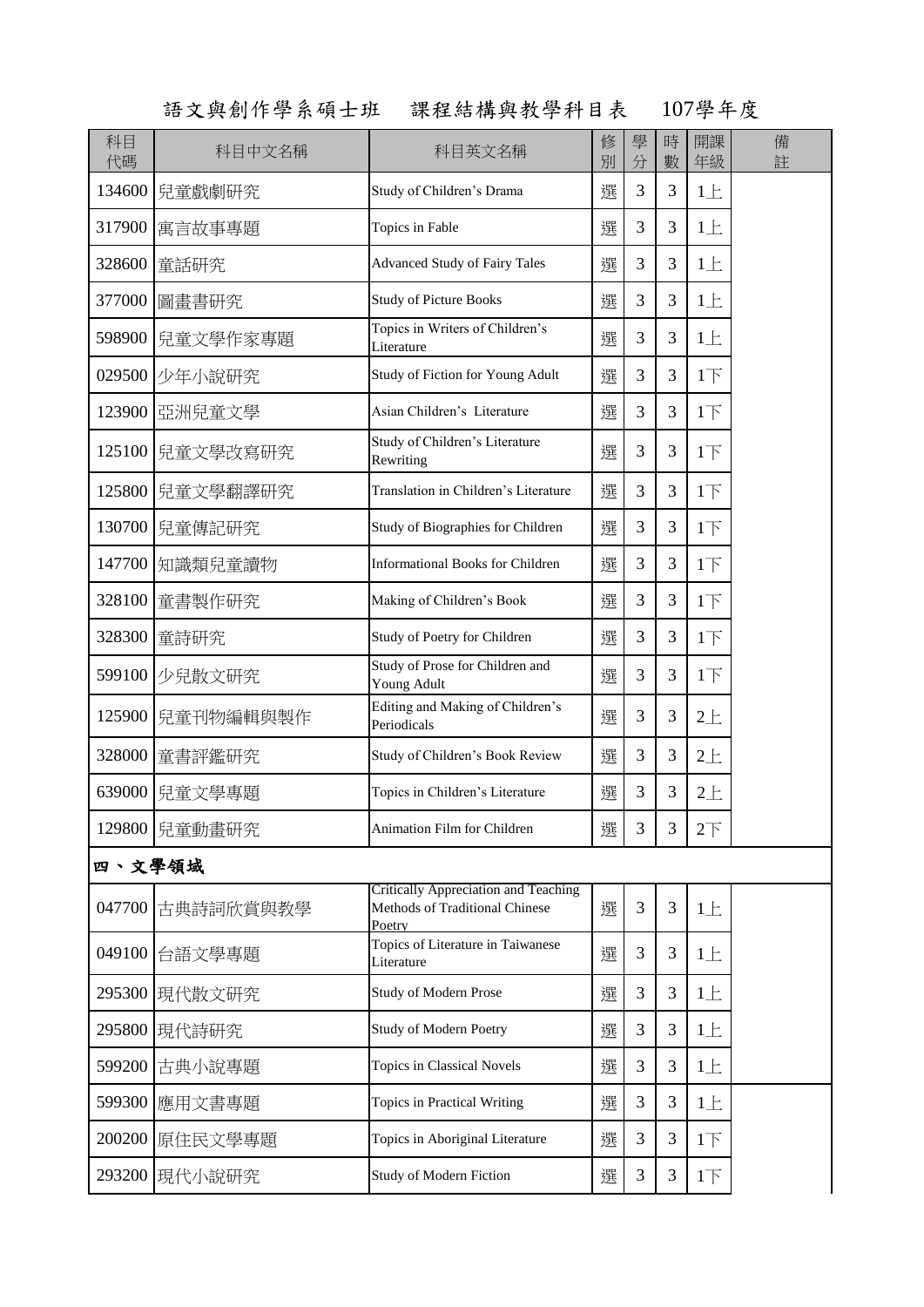|          | 語文與創作學系碩士班<br>課程結構與教學科目表 |                                                              |        | 107學年度 |                |                 |              |
|----------|--------------------------|--------------------------------------------------------------|--------|--------|----------------|-----------------|--------------|
| 科目<br>代碼 | 科目中文名稱                   | 科目英文名稱                                                       | 修<br>別 | 學<br>分 | 時<br>數         | 開課<br>年級        | 備<br>註       |
| 427000   | 閱讀理論專題                   | Topics in Theory of Reading                                  | 選      | 3      | 3              | 1 <sub>T</sub>  |              |
| 599500   | 文學社會學專題                  | Topics in Sociology of Literature                            | 選      | 3      | 3              | 1 <sub>l</sub>  |              |
| 599600   | 客家文學專題                   | Topics in Hakka Literature                                   | 選      | 3      | 3              | 1 <sub>T</sub>  |              |
|          | 0940700 極短篇小說研究          | The Study of Short Short Story                               | 選      | 3      | 3              | $2 +$           |              |
| 036800   | 文學作品改編研究                 | Study of Adaptation in Literature                            | 選      | 3      | 3              | $2 +$           |              |
| 050000   | 台灣文學專題                   | Topics in Taiwanese Literature                               | 選      | 3      | 3              | $2 +$           | 含各類文學        |
| 204000   | 書畫教學研究                   | Study of Calligraphy and Painting<br>Teaching                | 選      | 3      | 3              | $2 +$           |              |
| 599800   | 報導文學專題                   | Topics of Reportage                                          | 選      | 3      | 3              | $2+$            |              |
| 599900   | 文學創作專題                   | Topics in Creative Writing                                   | 選      | 3      | 3              | $2+$            |              |
| 052000   | 台灣作家專題                   | Topics in Taiwanese Writers                                  | 選      | 3      | $\overline{3}$ | $2\overline{1}$ |              |
|          | 0897200 女性文學專題           | Topics in Female Literature                                  | 選      | 3      | 3              | 2 <sup>T</sup>  |              |
| 600000   | 俗文學專題                    | Topics in Popular Literature                                 | 選      | 3      | 3              | $2\overline{1}$ |              |
| 600100   | 現代文學思潮專題                 | Topics in Trends of Modern Literature                        | 選      | 3      | 3              | $2\overline{1}$ |              |
| 600200   | 現代戲劇研究                   | Study of Modern Drama                                        | 選      | 3      | 3              | $2\overline{1}$ |              |
| 652200   | 中國文學專題                   | Topics in Chinese Literature                                 | 選      | 3      | 3              | $2\top$         | 含各家、各類<br>文學 |
|          | 五、語言學領域                  |                                                              |        |        |                |                 |              |
| 057100   | 台灣閩南語教學研究                | Study of Teaching Southern Min<br>Dialect                    | 選      | 3      | 3              | $1 \pm$         |              |
| 132300   | 兒童語言認知與發展                | Children's Language Cognition and<br>Development             | 選      | 3      | 3              | $1 \pm$         |              |
| 381600   | 漢語語意學研究                  | <b>Study of Chinese Semantics</b>                            | 選      | 3      | 3              | $1 \pm$         |              |
| 639100   | 中國語文專題                   | Topics in Chinese Written Language                           | 選      | 3      | 3              | 1 <sub>T</sub>  |              |
| 036300   | 文字學專題                    | Topics in Chinese Paleography                                | 選      | 3      | 3              | 1 <sub>T</sub>  |              |
| 381400   | 漢語詞彙學研究                  | <b>Study of Chinese Lexicology</b>                           | 選      | 3      | 3              | 1 <sub>T</sub>  |              |
| 639200   | 語言學專題                    | Topics in Linguistics                                        | 選      | 3      | 3              | 1 <sub>T</sub>  |              |
| 035200   | 文化差異與語言發展專題              | Topics in Cultural Difference and<br>Language Development    | 選      | 3      | $\mathfrak{Z}$ | $2+$            |              |
| 052900   | 台灣客家語教學研究                | Study of Teaching Taiwanese Hakka                            | 選      | 3      | 3              | $2 +$           |              |
| 199900   | 修辭教學研究                   | <b>Study of Rhetoric Teaching</b>                            | 選      | 3      | 3              | $2+$            |              |
| 054300   | 台灣原住民語及文化研究              | <b>Study of Aboriginal Taiwanese</b><br>Language and Culture | 選      | 3      | 3              | $2\overline{1}$ |              |